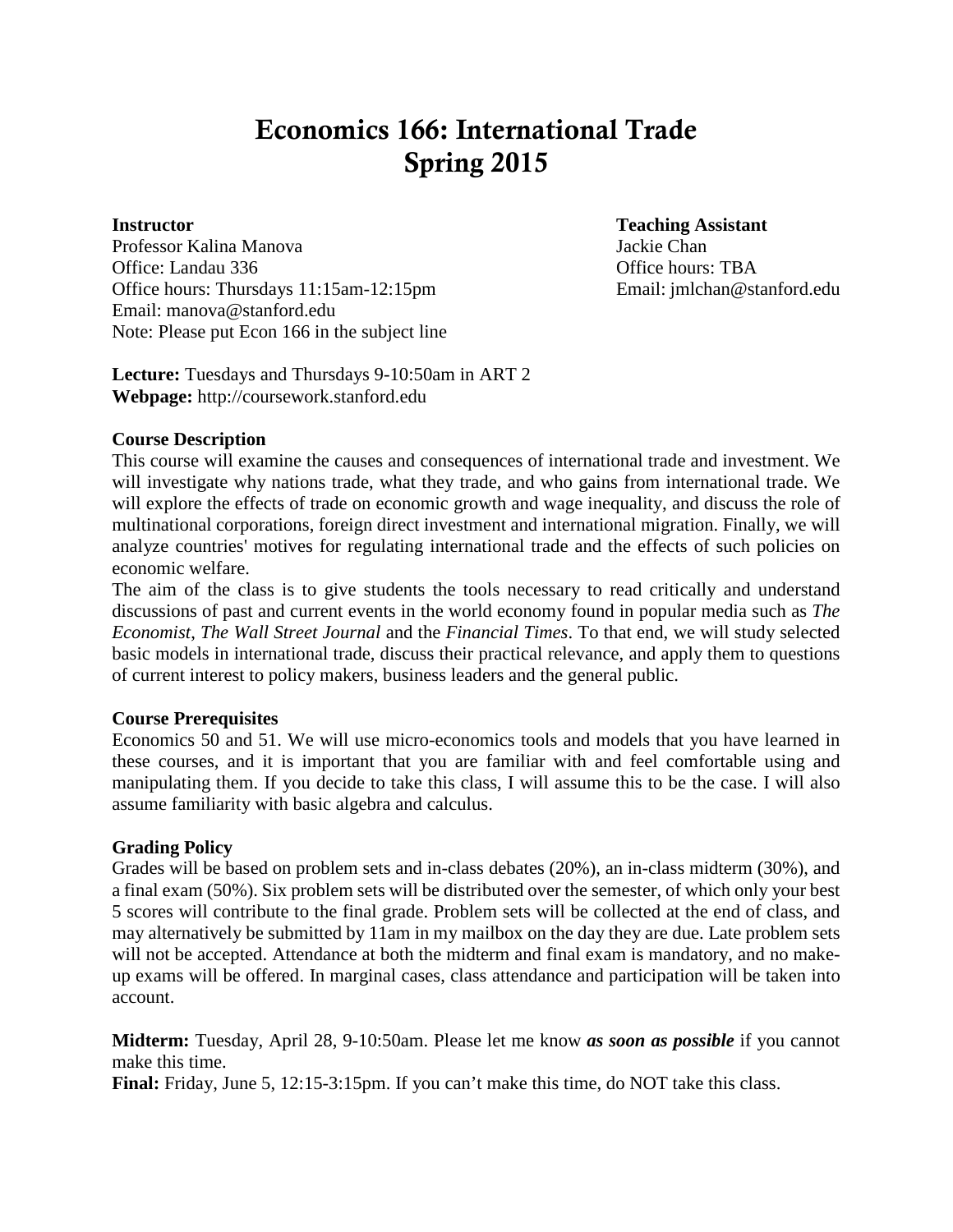#### **Academic Accommodations**

Students who may need an academic accommodation based on the impact of a disability must initiate the request with the Office of Accessible Education (OAE). Professional staff will evaluate the request with required documentation, recommend reasonable accommodations, and prepare an Accommodation Letter for faculty dated in the current quarter in which the request is being made. Students should contact the OAE as soon as possible since timely notice is needed to coordinate accommodations. OAE address: 563 Salvatierra Walk, phone: (650) 723-1066, website: [http://studentaffairs.stanford.edu/oae.](http://studentaffairs.stanford.edu/oae)

#### **Debates**

Where noted, once a week the last 15 minutes of class will be devoted to a set topic of current interest. Each time 2 students will engage in a debate, argue for or against a certain issue, and the class will vote which side was more convincing. Debates will be based on specifically assigned readings, which everyone should complete before coming to class. The students leading the debate are welcome to, but not expected to read more on their own.

#### **Recommended Text**

Krugman, Obstfeld and Melitz, *International Economics: Theory and Policy*, Addison Wesley. **Note:** No textbook is required for this class, but this one is recommended if you would like a textbook treatment of the material. Other editions of the book will contain similar material but the syllabus below lists page references for the  $10<sup>th</sup>$  edition.

#### **Frequently asked questions**

*When will lecture notes be posted?* In general, lecture notes will be posted online the night before class. You are welcome to bring print-outs to class and take notes on them. Note that class attendance is mandatory, and reading the lecture notes is no substitute for attending.

*Can my friends and I work together on the problem sets?* Yes. The problem sets are intended to be learning experiences and you are encouraged to work with your classmates. However, you must submit your own problem set solutions. You may find it useful to attempt the problems on your own before working with others. Doing the problem sets is the best way to prepare for the exams. If you copy another student's answers without understanding the material, your exam performance will suffer.

*How are the problem sets graded?* The problem sets are graded on a scale of check plus, check, check minus and zero (if no problem set is handed in or it is submitted late). Problem set solutions will be posted on the course web page after they are collected and evaluated.

*What material will be covered on the midterm and final exam?* The midterm will cover the material from the first half of the quarter. The final will cover material from the entire quarter. Exams will cover all lecture material (including in-class discussions) and all required reading. The specific material required for each exam will be announced well ahead of each exam date.

*What do I do if a mistake was made in grading my exam?* After the exam is returned, you will have one week to submit a written account of your problem or concern to the TA. Beyond this deadline, no complaints will be entertained. Note that re-grades will not be confined to the disputed part of the exam.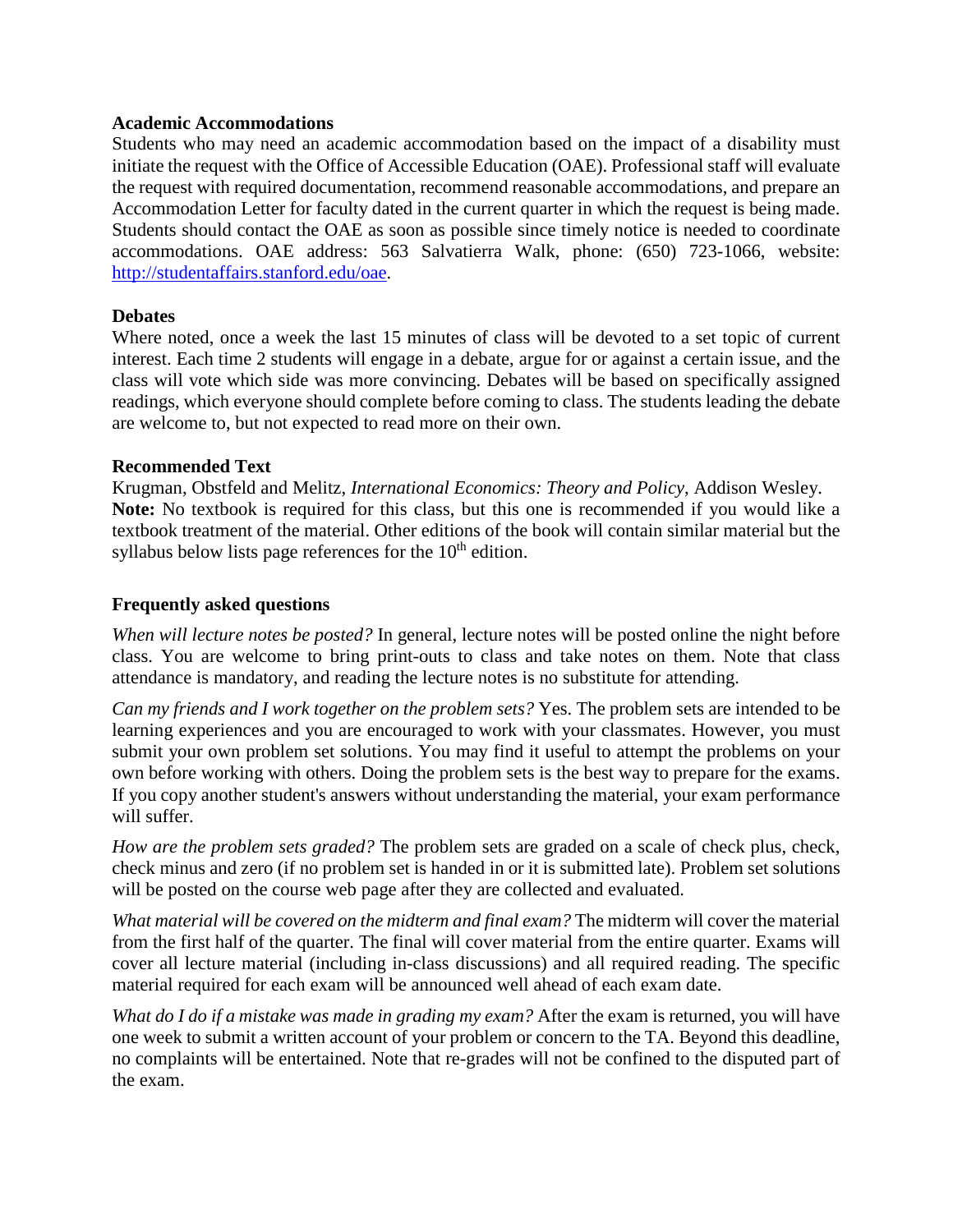# Course Outline and Reading List

All required readings will be available online on the class webpage. Recommended readings in the textbook are abbreviated as "KOM".

If you are particularly interested in a topic, you are invited to explore the other recommended readings. Some of them come from *Pop Internationalism* by Paul Krugman, *Free Trade Under Fire* (2nd edition) by Douglas Irwin, *International Trade* by Robert Feenstra and Alan Taylor, and *Intermediate Microeconomics* by Hal Varian. You can find these books in the library. Other recommended readings will be made available through links on the class webpage. The textbook by James Markusen et al. *International Trade* is out of print but is available online at [http://spot.colorado.edu/~markusen/textbook.html.](http://spot.colorado.edu/%7Emarkusen/textbook.html)

## **Tuesday, March 31. Lecture 1: Introduction**

## **Required reading:**

 Paul Krugman: "What do Undergrads Need to Know about Trade?" *American Economic Review*, May 1993, p.23-26 (also in *Pop Internationalism*) [link](https://coursework.stanford.edu/access/content/group/Sp15-ECON-166-01/Readings%20new/1.Krugman.pdf)

## **Recommended reading:**

- KOM Chapter 1 and Chapter 2
- Douglas Irwin: Free Trade Under Fire, Chapter 1

## **Thursday, April 2. Lecture 2: Endowment economies I Required work:**

**PRI America Abroad podcast: "From NAFTA to Narcotics", August 2010 [link](http://www.podcastdirectory.com/episodes/from-nafta-to-narcotics-the-cross-border-economy-14754840.html)** 

## **Recommended reading:**

- James Markusen et al: *International Trade*, Chapter 3 (a review of properties of indifference curves and utility maximization) [link](http://www.colorado.edu/Economics/courses/Markusen/textbook/mmkm1.pdf)
- Hal Varian: *Intermediate Microeconomics*, 7th edition, Chapters 2-6 and 31-32
- Douglas Irwin (2005), "The Welfare Cost of Autarky: Evidence from the Jeffersonian Trade Embargo," *Review of International Economics* 13 (4), p.631-645 [link](http://www.dartmouth.edu/%7Edirwin/docs/Embargo.pdf)
- Daniel Bernhofen and John Brown (2004), "A Direct Test of the Theory of Comparative Advantage: The Case of Japan," *Journal of Political Economy* 112 (1), p.48-67 [link](http://www.journals.uchicago.edu/doi/pdf/10.1086/379944)

## **Tuesday, April 7. Lecture 3: Endowment economies II & Ricardo I Debate 1: How does IT outsourcing affect the U.S. and India?**

- John Irons and Tyler Cowen blogging for *The Wall Street Journal*: "The Rise of Outsourcing", November 9, 2004 [link](http://online.wsj.com/article/0,,SB109968524579166285,00.html%23articleTabs%3Darticle)
- Mary Amiti and Shang-Jin Wei: "Demystifying Outsourcing," *Finance and Development*, December 2004, p.36-39 [link](http://www.imf.org/external/pubs/ft/fandd/2004/12/pdf/amiti.pdf)
- Diana Farrell: "U.S. Offshoring: Small Steps to Make It Win-Win," in *The Economists' Voice*, 2007, p.43-50 [link](https://coursework.stanford.edu/access/content/group/Sp15-ECON-166-01/Readings%20new/4.Farrell.pdf)

## **Required reading:**

**Paul Krugman: "Ricardo's Difficult Idea" [link](http://web.mit.edu/krugman/www/ricardo.htm)** 

## **Recommended reading:**

KOM Chapter  $3$  (p.24-35)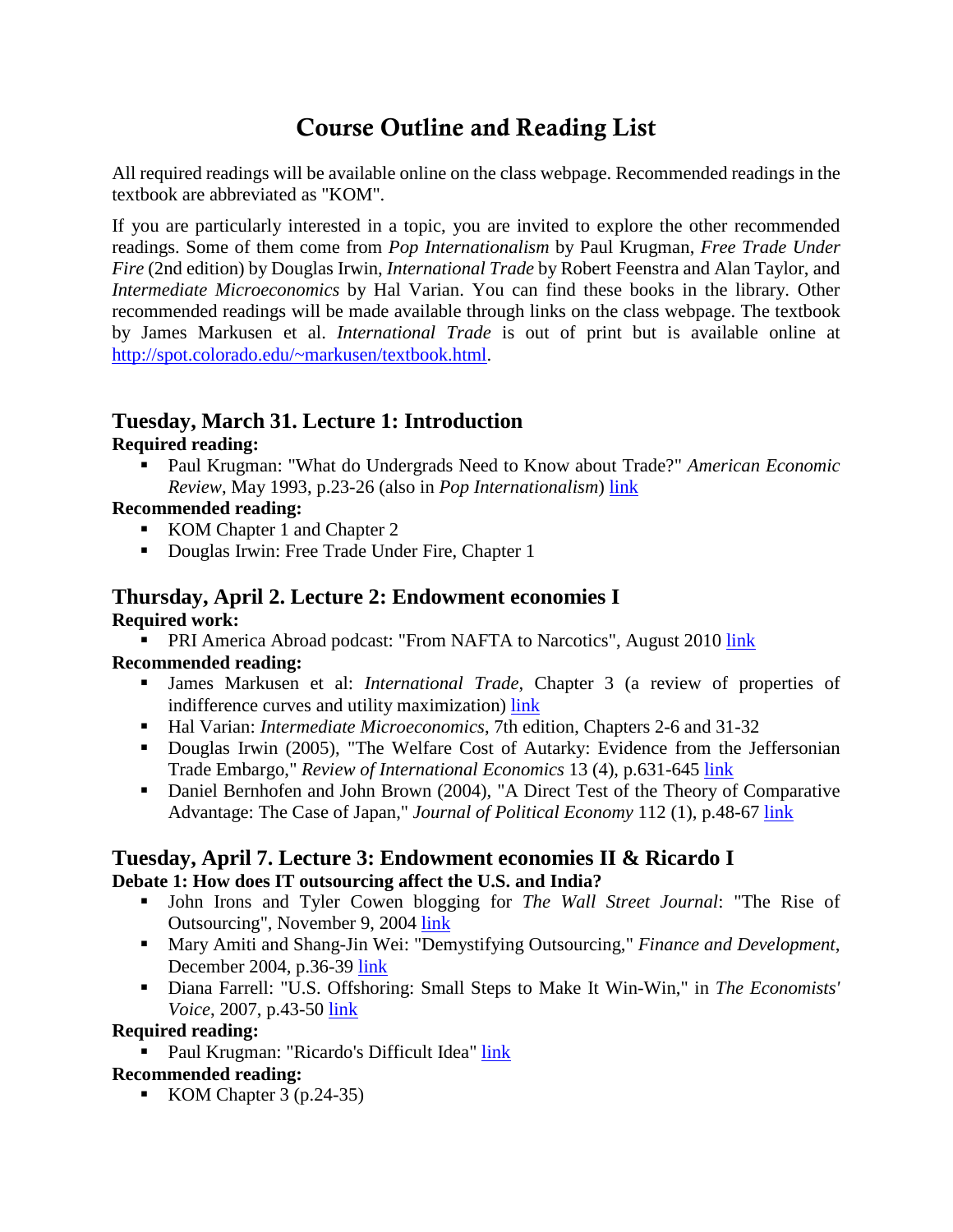Paul Samuelson: "Where Ricardo and Mill Rebut and Confirm Arguments of Mainstream Economists Supporting Globalization," *Journal of Economics Perspectives*, Summer 2004, p.135-146 [link](http://www.jstor.org/stable/10.2307/3216810?Search=yes&resultItemClick=true&searchText=Where&searchText=Ricardo&searchText=and&searchText=Mill&searchText=Rebut&searchText=and&searchText=Confirm&searchText=Arguments&searchText=of&searchText=Mainstream&searc)

### **Thursday, April 9. Lecture 4: Ricardo II Problem Set 1 due**

## **Recommended reading:**

- KOM Chapter  $3$  (p.35-47)
- James Markusen et al: *International Trade*, Chapter 7 [link](http://www.colorado.edu/Economics/courses/Markusen/textbook/mmkm2.pdf)
- Bela Belassa: "An Empirical Demonstration of Classical Comparative Cost Theory," *Review of Economics and Statistics* 45 (3), p.231-238 [link](https://coursework.stanford.edu/access/content/group/Sp15-ECON-166-01/Readings%20new/5.Belassa.pdf)

## **Tuesday, April 14. Lecture 5: The specific factors model and the trade and wages debate**

## **Debate 2: Does China's growth hurt the U.S.?**

- NPR podcast: "While U.S. Economy Struggles, China's Rises", November 2009 [link](http://www.npr.org/templates/story/story.php?storyId=120405700)
- Paul Krugman: "Does Third World Growth Hurt First World Prosperity?" *Harvard Business Review*, July-August 1994 (also in *Pop Internationalism*) [link](https://coursework.stanford.edu/access/content/group/Sp15-ECON-166-01/Readings%20new/6.Krugman.pdf)
- Martin Wolf: "We Must Act to Share the Gains with Globalization's Losers," the *Financial Times*, 2006 [link](http://proquest.umi.com/pqdweb?index=0&did=1123364911&SrchMode=1&sid=2&Fmt=3&VInst=PROD&VType=PQD&RQT=309&VName=PQD&TS=1157657235&clientId=17822%23fulltext)

## **Recommended reading:**

- Paul Krugman and Robert Lawrence: "Trade, Jobs, and Wages," *Scientific American*, April 1994 (also in *Pop Internationalism*) [link](http://www.nber.org/papers/w4478)
- Richard Freeman: "Are Your Wages Set in Beijing?" *Journal of Economic Perspectives*, Summer 1995 [link](https://coursework.stanford.edu/access/content/group/Sp15-ECON-166-01/Readings%20new/6.Freeman.pdf)
- Hal Varian: *Intermediate Microeconomics*, 7th edition, Chapter 18
- Douglas Irwin: *Free Trade Under Fire*, Chapter 3
- Dani Rodrik: *Has Globalization Gone Too Far?*, Chapter 2

## **Thursday, April 16. Lecture 6: Hecksher-Ohlin Model I Problem Set 2 due**

## **Recommended reading:**

- KOM Chapter 5  $(p.84-96)$
- **Frédéric Bastiat: "Petition of the Candle Makers,"** *Economic Sophisms***, 1845 [link](http://bastiat.org/en/petition.html)**
- James Markusen et al: *International Trade*, Chapter 8 [link](http://www.colorado.edu/Economics/courses/Markusen/textbook/mmkm2.pdf)
- Hal Varian: *Intermediate Microeconomics*, 7th edition, Chapter 20

## **Tuesday, April 21. Lecture 7: Hecksher-Ohlin Model II**

## **Debate 3: Are sweatshops good for workers in developing countries?**

- Paul Krugman: "In Praise of Cheap Labor," *Slate*, March 1997 [link](http://web.mit.edu/krugman/www/smokey.html)
- Nicholas Kristof: "In Praise of the Maligned Sweatshop," *The New York Times*, 2006 [link](http://select.nytimes.com/2006/06/06/opinion/06kristof.html?_r=1&n=Top%2fOpinion%2fEditorials%20and%20Op%2dEd%2fOp%2dEd%2fColumnists%2fNicholas%20D%20Kristof&oref=slogin)
- Tim Harford: "Why Anti-Sweatshop Campaigns Might Just Do It After All," *The Financial Times*, 2010 [link](http://www.ft.com/cms/s/2/da35c4f2-571e-11df-aaff-00144feab49a.html)
- Justin Jin: "What is the real Cost of Your Jeans?," *Marie Claire*, October 2008 [link](https://coursework.stanford.edu/access/content/group/Sp15-ECON-166-01/Readings%20new/8.MarieClaire.pdf)

## **Recommended reading:**

KOM Chapter 5 (p.96-110 and p.114-117)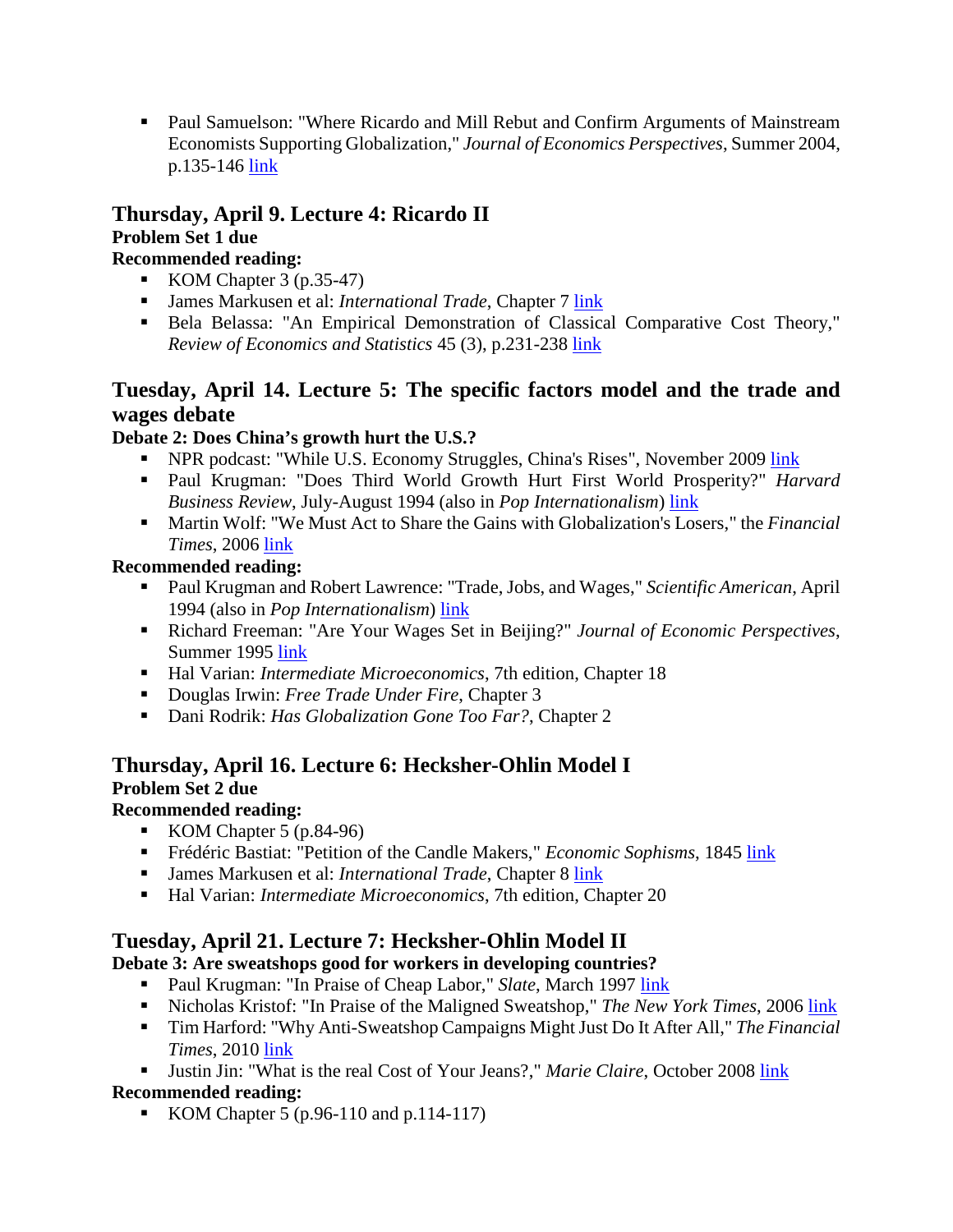- James Markusen et al: *International Trade*, Chapter 8 [link](http://www.colorado.edu/Economics/courses/Markusen/textbook/mmkm2.pdf)
- Hal Varian: *Intermediate Microeconomics*, 7th edition, Chapter 20

## **Thursday, April 23. Lecture 8: The Standard Trade Model Problem Set 3 due**

## **Recommended reading:**

- KOM Chapter 6
- Douglas Irwin: *Free Trade Under Fire*, Chapter 2
- Alan Deardorff: "Benefits and Costs of Following Comparative Advantage," 1998 [link](http://www.fordschool.umich.edu/rsie/workingpapers/Papers401-425/r423.PDF)

## **Tuesday, April 28. MIDTERM EXAM**

#### **Thursday, April 30. Lecture 9: Increasing Returns I Recommended reading:**

- KOM Chapter 7 (p.145-150), Chapter 8 (p. 164-174)
- **Paul Krugman: "Talking About a Revolution,"** *Slate***, August 1999 [link](http://www.slate.com/id/33334/)**

## **Tuesday, May 5. Lecture 10: Increasing Returns II**

### **Debate 4: Did the U.S., Canada and Mexico gain from NAFTA?**

- NPR podcast: "Mexico Looks to U.S. to Fuel Economic Recovery", October 2009 [link](http://www.npr.org/templates/story/story.php?storyId=114080350)
- Reason.tv: "Mexicans and Machines: Why It's Time to Lay Off NAFTA", 2008 [link](http://reason.tv/video/show/mexicans-and-machines)
- Robert Feenstra and Alan Taylor: *International Trade*, Chapter 6 p.199-209 [link](https://coursework.stanford.edu/access/content/group/Sp15-ECON-166-01/Readings%20new/11.Feenstra-Taylor%20199-209.pdf)
- "Intraindustry Trade in Action: The North American Auto Pact of 1964," KOM p.180-181 [link](https://coursework.stanford.edu/access/content/group/Sp15-ECON-166-01/Readings%20new/11.Krugman-Obstfeld.pdf)
- "NAFTA Takes the Political Spotlight: It's About Time", Institute for Agriculture and Trade Policy Commentary, March 2008 [link](http://www.iatp.org/documents/nafta-takes-the-political-spotlight-its-about-time)

### **Recommended reading:**

- KOM Chapter 8  $(p.174-185)$
- Hal Varian: *Intermediate Microeconomics*, 7th edition, Chapters 18 and 24

## **Thursday, May 7. Lecture 11: Migration**

### **Problem Set 4 due**

## **Required reading:**

- *The Economist*: "Migration and Development: The Aid Workers Who really Help," October 2009 [link](http://www.economist.com/node/14586906?story_id=14586906)
- Robert Feenstra and Alan Taylor: *International Trade*, Chapter 5 (p.141-161) [link](https://coursework.stanford.edu/access/content/group/Sp15-ECON-166-01/Readings%20new/12.14.Feenstra-Taylor%20141-180.pdf)

### **Recommended reading:**

- KOM Chapter  $4$  (p.70-76)
- George Borjas, Richard Freeman and Lawrence Katz: "Searching for the Effect of Immigration on the Labor Market," *American Economic Review*, May 1996, p.246-251 [link](http://www.nber.org/papers/w5454)

## **Tuesday, May 12. Lecture 12: Multinational Firms and FDI I**

**Debate 5: FDI: cost advantages and toy recalls**

**BNET** video: "Outsourcing to China", 2008 [link](http://www.bnet.com/videos/outsourcing-to-china/201743)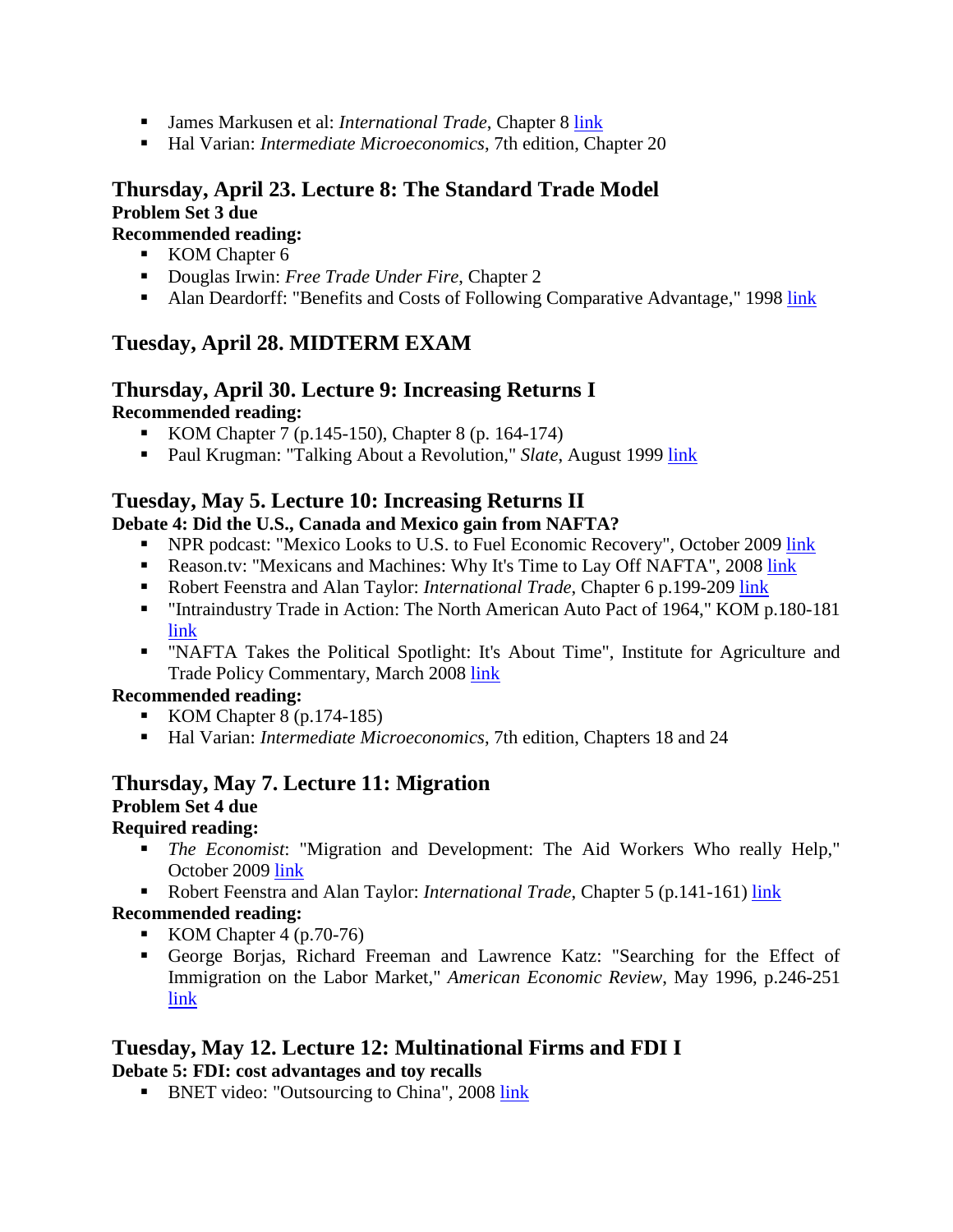- "Foreign Direct Investment in China Good Prospects for German companies?" *Deutsche Bank Research Paper*, August 2004, p.1-6 [link](http://www.dbresearch.com/PROD/DBR_INTERNET_EN-PROD/PROD0000000000196028.pdf)
- "Toy Recall Shows Challenge China Poses to Partners," *The Wall Street Journal*, August 2007 [link](http://online.wsj.com/article/SB118607762324386327.html)

## **Required reading:**

- **The Economist: "Small Island for Sale: Foreign Takeovers in Britain," March 2010 [link](http://www.economist.com/node/15769586?story_id=15769586)**
- VoxEU.org: "Chinese Foreign Direct Investment: What's Happening Behind the Headlines?," July 2010 [link](http://www.voxeu.org/index.php?q=node/5301)

## **Recommended reading:**

- KOM Chapter 8  $(p.190-200)$
- James Markusen: "The Boundaries of Multinational Enterprises and the Theory of International Trade," *Journal of Economic Perspectives*, Spring 1995 [link](https://coursework.stanford.edu/access/content/group/Sp15-ECON-166-01/Readings%20new/13.Markusen.pdf)
- Robert Feenstra: "Integration of Trade and Disintegration of Production in the Global Economy," *Journal of Economic Perspectives*, Fall 1998 [link](http://www.jstor.org/stable/10.2307/2646893?Search=yes&resultItemClick=true&searchText=%22Integration%20of%20Trade%20and%20Disintegration%20of%20Production%20in%20the%20Global%20Economy%22&searchUri=%2Faction%2FdoBasicSearch%3FQuery%3DIntegration%2Bof%2BTr)

## **Thursday, May 14. Lecture 13: Multinational Firms and FDI II**

## **Debate 6: Trade and the environment: eating local vs. trading global**

- *The Boston Globe*: "The Localvore's Dilemma," July 2007 [link](http://www.boston.com/news/globe/ideas/articles/2007/07/22/the_localvores_dilemma/)
- **Forbes: "Frequent Flier Food," November 2007 [link](http://www.forbes.com/2007/11/11/economics-food-local-forbeslife-food07-cx_th_1113local.html)**
- *The Economist*: "Green with Envy: The Tension between Free Trade and Capping Emissions," November 2009 [link](http://www.economist.com/node/14926073)
- **The Economist: "Flat Pack," December 2009 [link](http://www.economist.com/node/15174518)**

## **Required reading:**

**Robert Feenstra and Alan Taylor:** *International Trade*, Chapter 5 (p.161-168) [link](https://coursework.stanford.edu/access/content/group/Sp15-ECON-166-01/Readings%20new/12.14.Feenstra-Taylor%20141-180.pdf) **Recommended reading:**

- Robert Feenstra and Alan Taylor: *International Trade*, Chapter 5 (p.169-179) [link](https://coursework.stanford.edu/access/content/group/Sp15-ECON-166-01/Readings%20new/12.14.Feenstra-Taylor%20141-180.pdf)
- Lael Brainard: "An Empirical Assessment of the Proximity-Concentration Trade-Off Between Multinational Sales and Trade," *American Economic Review*, September 1997, p.520-544 [link](https://coursework.stanford.edu/access/content/group/Sp15-ECON-166-01/Readings%20new/14.Brainard.pdf)
- Drusilla Brown, Alan Deardorff and Robert Stern: "The Effects of Multinational Production on Wages and Working Conditions in Developing Countries," *NBER Working Paper* No.9669, 2003 [link](http://www.nber.org/papers/w9669)

## **Tuesday, May 19. Lecture 14: Trade Policy Problem Set 5 due**

## **Recommended reading:**

- KOM Chapter 9
- Robert Feenstra: "How Costly is Protectionism?" *Journal of Economic Perspectives*, Summer 1992 [link](https://coursework.stanford.edu/access/content/group/Sp15-ECON-166-01/Readings%20new/15.Feenstra.pdf)
- **Paul Krugman: "Is Free Trade Passé?"** *Journal of Economic Perspectives***, Fall 1987 [link](https://coursework.stanford.edu/access/content/group/Sp15-ECON-166-01/Readings%20new/15.Krugman.pdf)**

## **Thursday, May 21. Lecture 15: Political Economy of Trade Policy, WTO and International Trade Agreements**

## **Debate 7: Should trade policy be used as a tool for domestic redistribution?**

- **NPR On Point podcast: "Global Trade Realities," [link](http://onpoint.wbur.org/2009/09/24/global-trade-realities)**
- **The Wall Street Journal: "U.S. to Impose Tariff on Chinese Tires," September 2009 link**